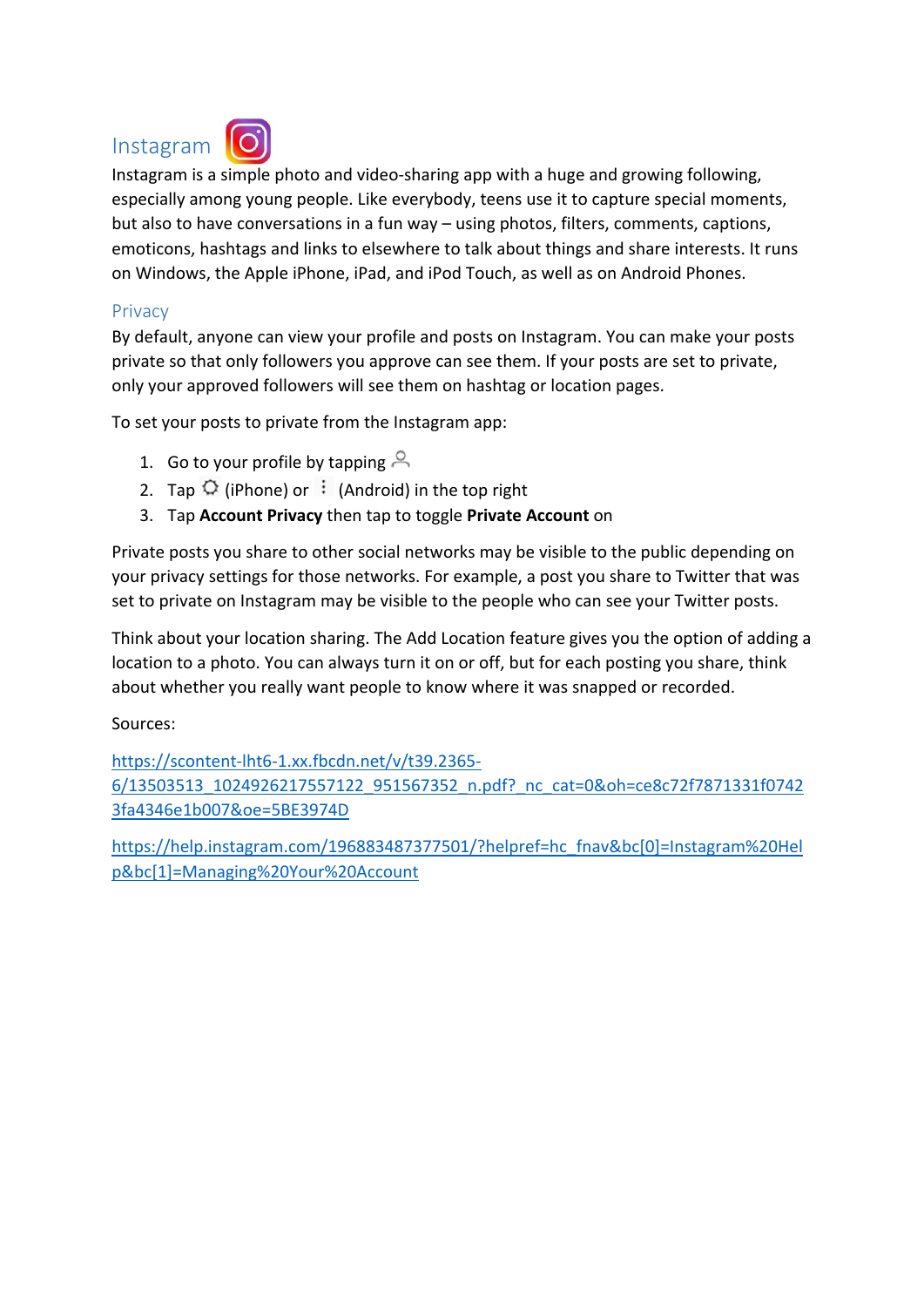

YouTube is a video‐sharing website that is owned by Google.

## Video privacy settings

- Public videos and playlists can be seen by and shared with anyone.
- Private videos and playlists can only be seen by you and the users you choose.
- Unlisted videos and playlists can be seen and shared by anyone with the link.

| <b>Feature</b>                                          | <b>Unlisted</b> | <b>Private</b> | <b>Public</b> |
|---------------------------------------------------------|-----------------|----------------|---------------|
| Can share URL                                           | Yes             | No             | Yes           |
| Can be added to a channel section                       | Yes             | <b>No</b>      | Yes           |
| Shows up in search, related videos, and recommendations | No              | <b>No</b>      | Yes           |
| Posted on your channel                                  | <b>No</b>       | <b>No</b>      | Yes           |
| Shows in Subscriber feed                                | No              | No             | Yes           |

## Set video to private on PC

- 1. Go to your Video Manager.
- 2. Find the video you want to change, then click Edit.
- 3. In the "Privacy Settings" drop‐down menu, choose Private.
- 4. Click Save changes.

#### Set video to private on APP

- 1. Sign in to YouTube on your mobile device
- 2. Tap Account  $\triangle$  > My videos.
- 3. Next to the video you want to change, tap the menu icon
- 4. Tap Edit.
- 5. In the Privacy drop‐down menu, choose Private.
- 6. Tap the arrow at the top to save changes.

#### Sources:

https://www.saferinternet.org.uk/advice‐centre/social‐media‐guides/youtube

https://support.google.com/youtube/answer/157177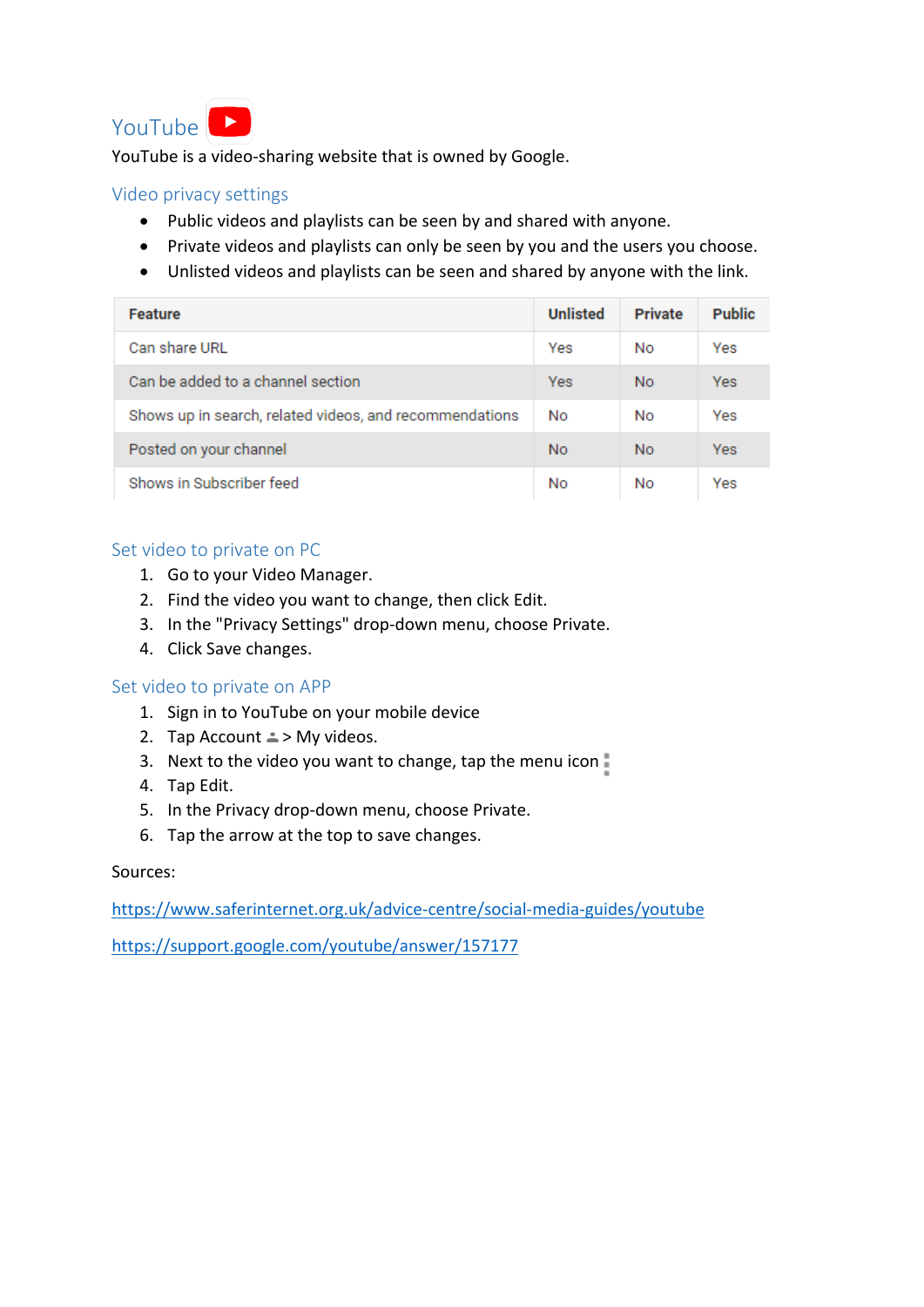

Snapchat is an ephemeral messaging app that is popular with teenagers which allows them to share user‐generated photos, texts and videos, i.e. 'snaps'. Once a 'snap' is sent to someone else, it can last on the screen of the receiver for a matter of seconds before disappearing. There is also a feature called 'Snapstory' where you can put your 'snaps' on your 'story' for more than one person to see for 24 hours.

## Privacy settings

By default, only friends you have added on Snapchat can contact you directly or view your Story. If you'd like to change your privacy settings, here's how  $\mathbb{S}$ 

- 1. Tap  $\ddot{\mathbf{c}}$  in the top right-hand corner of your Profile screen.
- 2. Scroll down to the "Who Can …" section and tap an option.
- 3. Choose an option, then tap the back button to save your choice.

Your options include:

- Who Can Contact Me: choose who can contact you directly with Snaps, Chats, calls, etc.
- Who Can View My Story: choose who can view your Story. Tap "Custom" if you'd like to block specific friends from seeing your Story.
- Who Can See Me in Quick Add: Choose who can see you in Quick Add, a feature that appears around Snapchat to make it easier to add friends.

#### Things to remember

Even if you choose "My Friends", anyone you are in a group with will be able to communicate with you.

- To see who is in a group before you join it, just press and hold the name of the group in the Chat screen!
- If you are asked to be in a Group Story or Geofenced Story, you'll be notified if there is someone in the Story that you have blocked. If you choose to enter, they will be able to view your Snaps!

## My Eyes Only

To view My Eyes only, just swipe left over to the 'My Eyes Only' tab in Memories!

The only way to access Snaps and Stories in My Eyes Only is by entering the passcode! If you forget your passcode, not even Team Snapchat can help you access or recover Snaps in My Eyes Only.

If you forget your passcode and choose to create a new one, you will lose everything you have currently saved to My Eyes Only and will need to start fresh.